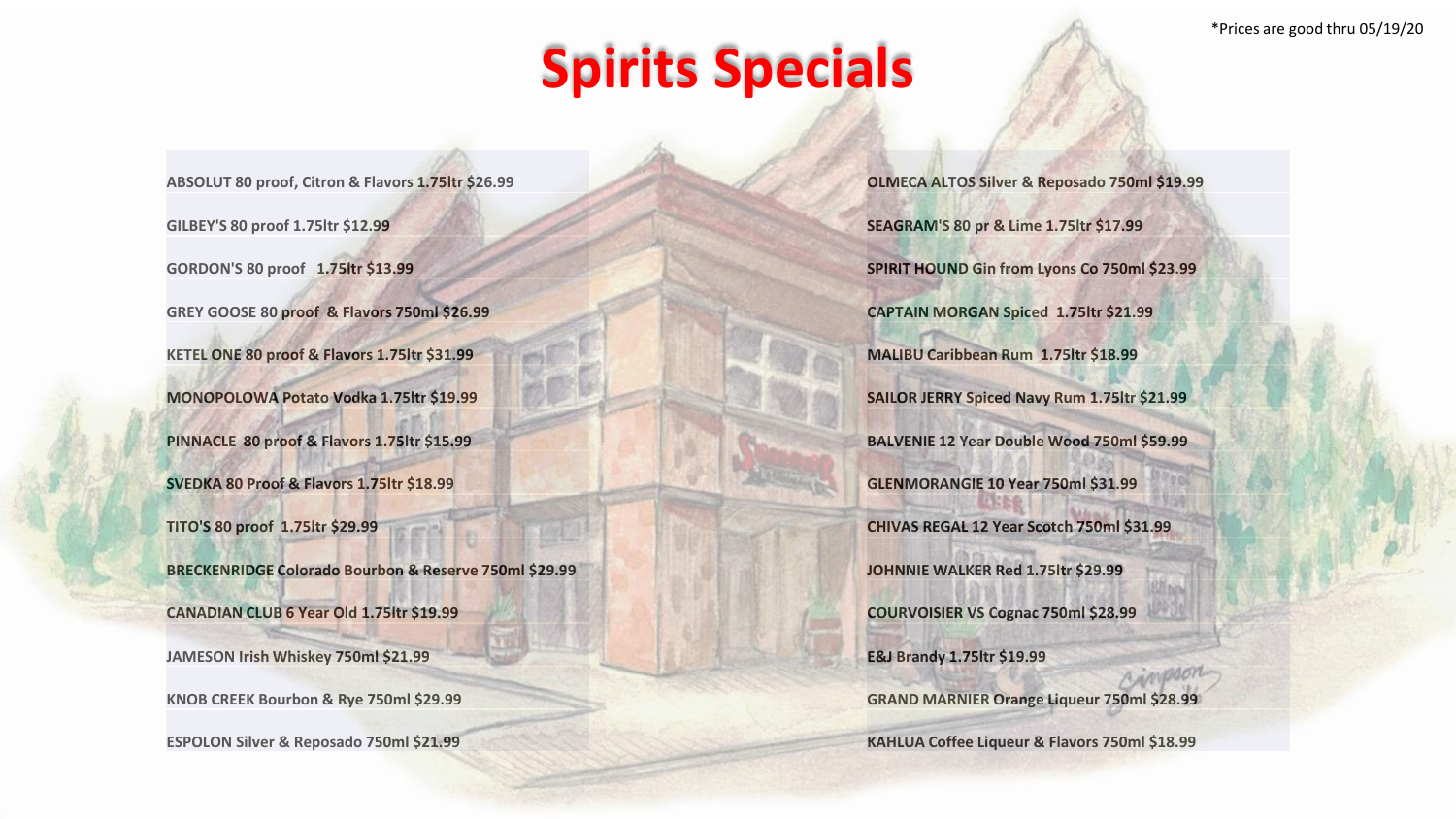## **Wine Specials**

| <b>DOMESTIC</b> | APOTHIC All Types No Brew or Inferno 750ml \$8.99    |
|-----------------|------------------------------------------------------|
| <b>DOMESTIC</b> | BREAD AND BUTTER Chardonnay 750ml \$11.99            |
| <b>DOMESTIC</b> | <b>DUCKHORN DECOY Cabernet 750ml \$18.99</b>         |
| <b>DOMESTIC</b> | DUCKHORN DECOY Chardonnay 750ml \$15.99              |
| <b>DOMESTIC</b> | <b>DUCKHORN DECOY Merlot 750ml \$18.99</b>           |
| <b>DOMESTIC</b> | <b>DUCKHORN DECOY Pinto Noir 750ml \$18.99</b>       |
| <b>DOMESTIC</b> | <b>DUCKHORN DECOY Red Blend 750ml \$18.99</b>        |
| <b>DOMESTIC</b> | <b>DUCKHORN DECOY Sauvignon Blanc 750ml \$15.99</b>  |
| <b>DOMESTIC</b> | <b>DUCKHORN DECOY Zinfandel 750ml \$18.99</b>        |
| <b>DOMESTIC</b> | LA CREMA Chardonnay Monterey 750ml \$14.99           |
| <b>DOMESTIC</b> | LA CREMA Chardonnay Sonoma 750ml \$16.99             |
| <b>DOMESTIC</b> | LA CREMA Pinot Noir Monterey 750ml \$16.99           |
| <b>DOMESTIC</b> | LA CREMA Pinot Noir Sonoma 750ml \$21.99             |
| <b>DOMESTIC</b> | OAK RIDGE VINEYARDS OZV Zinfandel + Red 750ml \$8.99 |
| <b>IMPORT</b>   | ALOIS LEGEDER Pinot Bianco 750ml \$12.99             |
| <b>IMPORT</b>   | GAZELA Vinho Verde 750ml \$6.99                      |

| <b>IMPORT</b>    | MASCIARELLI Montepulciano d'Abruzzo 750ml \$8.99                 |
|------------------|------------------------------------------------------------------|
| <b>IMPORT</b>    | MATUA Sauv Blanc 750ml \$9.99                                    |
| <b>IMPORT</b>    | SANTA MARGHERITA Pinot Grigio 750ml \$19.99                      |
| <b>IMPORT</b>    | VILLA POZZI Nero D'Avola 750ml \$7.99                            |
| <b>IMPORT</b>    | YALUMBA Y All Types - Staff Favorite! 750ml \$7.99               |
| <b>ROSE</b>      | BONNY DOON Rosé Vin Gris 750ml \$12.99                           |
| <b>ROSE</b>      | <b>COEUR Clementine Rose 750ml \$17.99</b>                       |
| <b>SPARKLING</b> | CRISTALINO Brut, Extra Dry & Rose 750ml \$6.99                   |
| <b>SPARKLING</b> | <b>INNOCENT BYSTANDER Pink Moscato 750ml \$11.99</b>             |
| <b>1.5 LITER</b> | <b>BERINGER All Types 1.5ltr \$9.99</b>                          |
| <b>1.5 LITER</b> | <b>CONCHA Y TORO FRONTERA All Types 1.5ltr \$8.99</b>            |
| <b>1.5 LITER</b> | LINDEMANS BIN All Types 1.5ltr \$9.99                            |
|                  | BOXED/CAN BAREFOOT BOX All Types 3Ltr \$18.99                    |
|                  | BOXED/CAN BORSAO Vina Borgia Garnacha - Staff Favorite 3Ltr \$XX |
|                  | BOXED/CAN BOTA BOX All Types 3Ltr \$17.99                        |
|                  | BOXED/CAN HOUSE WINE All Types 3Ltr \$16.99                      |
|                  | BOXED/CAN TERRA DE TOUROS Tinto and Branco 3Ltr \$24.99          |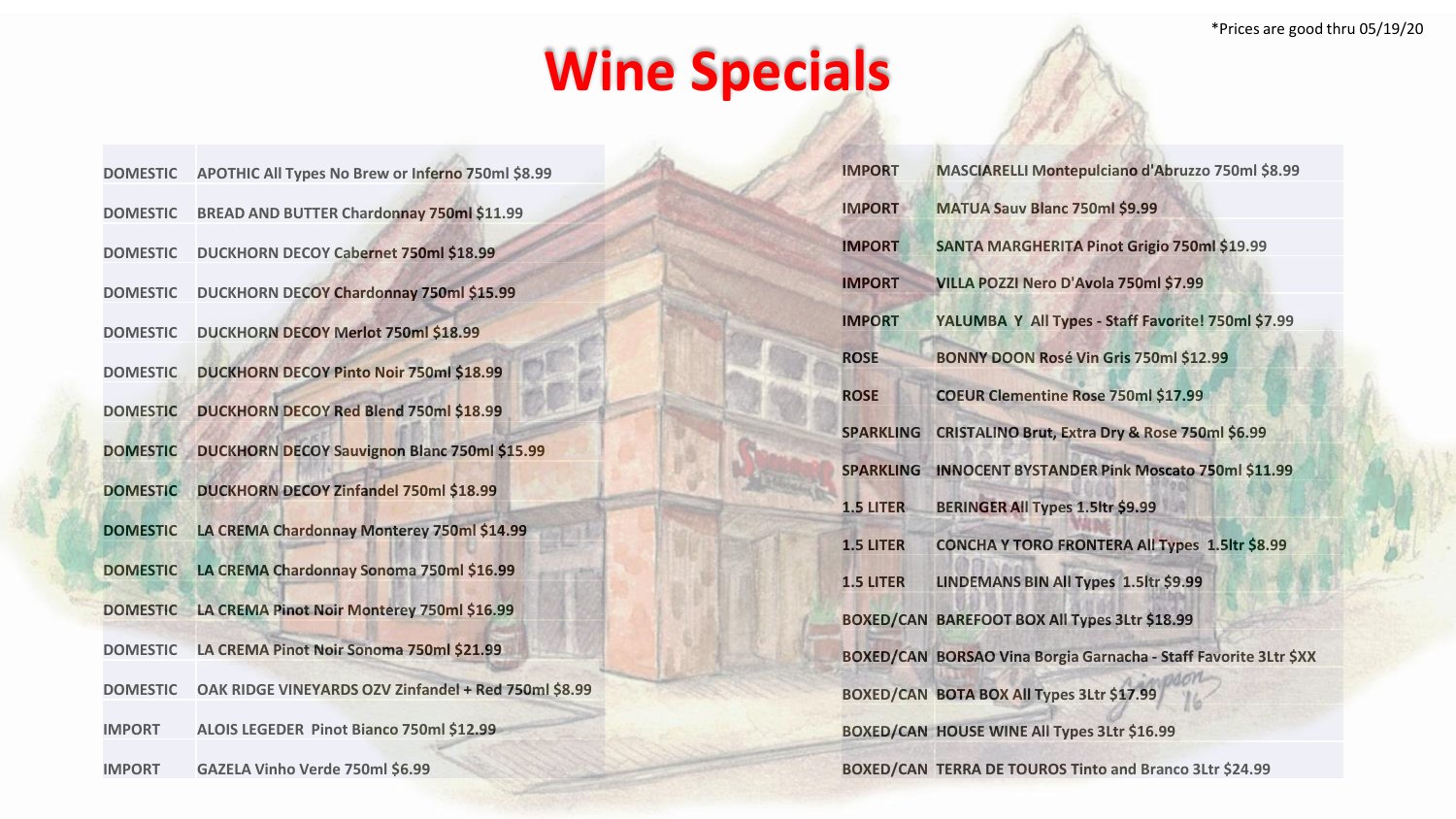\*Prices are good thru 05/19/20

## **Beer Specials**

| <b>DOMESTIC BEERS</b> | <b>BUDWEISER Regular &amp; Light 20pk Bottles \$14.99</b> |
|-----------------------|-----------------------------------------------------------|
| <b>DOMESTIC BEERS</b> | BUDWEISER Regular & Light 24pkc Cans \$17.49              |
| <b>DOMESTIC BEERS</b> | BUDWEISER Regular, Light 24pk Bottles \$18.99             |
| <b>DOMESTIC BEERS</b> | BUDWEISER Regular & Light 24pkc 8oz Cans \$9.99           |
| <b>DOMESTIC BEERS</b> | BUSCH Regular, Light 30pk Cans \$14.99                    |
| <b>DOMESTIC BEERS</b> | COORS Light & Banquet 18pk Bottles \$14.99                |
| <b>DOMESTIC BEERS</b> | COORS Extra Gold 30pk Cans \$14.99                        |
| <b>DOMESTIC BEERS</b> | COORS Light & Banquet 24pkc Cans \$17.49                  |
| <b>DOMESTIC BEERS</b> | <b>GENESEE Lager 30pk Cans \$15.99</b>                    |
| <b>DOMESTIC BEERS</b> | <b>KEYSTONE Light, Ice 30pk Cans \$14.99</b>              |
| <b>DOMESTIC BEERS</b> | MICHELOB Ultra 24pkc Cans \$18.99                         |
| <b>DOMESTIC BEERS</b> | MILLER Lite, MGD 18pk Bottles \$14.99                     |
| <b>DOMESTIC BEERS</b> | MILLER High Life 30pk Cans \$15.99                        |
| <b>DOMESTIC BEERS</b> | MILLER Lite & MGD 24pkc Cans \$17.49                      |
| <b>DOMESTIC BEERS</b> | NATURAL Light & Ice 30pk Cans \$14.99                     |
| <b>DOMESTIC BEERS</b> | <b>NATURAL Naturdays 30pk Cans \$14.99</b>                |
| <b>DOMESTIC BEERS</b> | PABST Regular 30pk Cans \$17.99                           |
| <b>DOMESTIC BEERS</b> | ROLLING ROCK 18pkc Cans \$9.99                            |
| <b>DOMESTIC BEERS</b> | ROLLING ROCK & Rock Green Light 18pk Bottles \$9.99       |
| <b>COLORADO MICRO</b> | <b>AVERY All Types 12pk Cans \$15.49</b>                  |

**COLORADO MICRO BOOTSTRAP BREWING Select Types 6pk Cans \$8.99 COLORADO MICRO BRECKENRIDGE All Types 12pk & 15pk Bottles & Cans \$13.99 COLORADO MICRO CERVECERIA COLORADO All Types 6pk Cans \$7.99 COLORADO MICRO COLORADO NATIVE Lager & Sampler 12pk Cans \$13.99 COLORADO MICRO COPPER KETTLE Select Types 6pk Cans \$8.99 COLORADO MICRO CRYSTAL SPRINGS All Types 6pk Cans \$8.49 COLORADO MICRO DENVER BEER COMPANY All Types 6pk Cans \$7.99 COLORADO MICRO ELEVATIONS BEER CO Select Types 6pkc Cans \$7.99 COLORADO MICRO FINKEL & GARF Select Types 6pk Cans \$8.49 COLORADO MICRO LONE TREE BREWING Select Types 6pk Cans \$7.99 COLORADO MICRO NEW IMAGE BREWING Select Types 6pk Cans \$9.99 COLORADO MICRO ROCKYARD Select Types 6pk Cans \$8.49 COLORADO MICRO SANITAS BREWING Select Types 6pk Cans \$8.49 COLORADO MICRO STATION 26 BREWING Select Types 6pk Cans \$7.99 AMERICAN CRAFT BEERS 10 BARREL Select Types 6pk Cans \$8.49 AMERICAN CRAFT BEERS ALASKAN (AK) Amber, Sampler 12pk Cans \$14.49 AMERICAN CRAFT BEERS BOULEVARD (MO) All Types 6pk Bottles \$12.49 AMERICAN CRAFT BEERS FOUNDERS All Types 15pkc Cans \$14.99 AMERICAN CRAFT BEERS GOOSE ISLAND (IL) All Types 15pk Cans \$12.49 AMERICAN CRAFT BEERS LA CUMBRE (NM) Select Types 4pk 16oz Cans \$9.49**